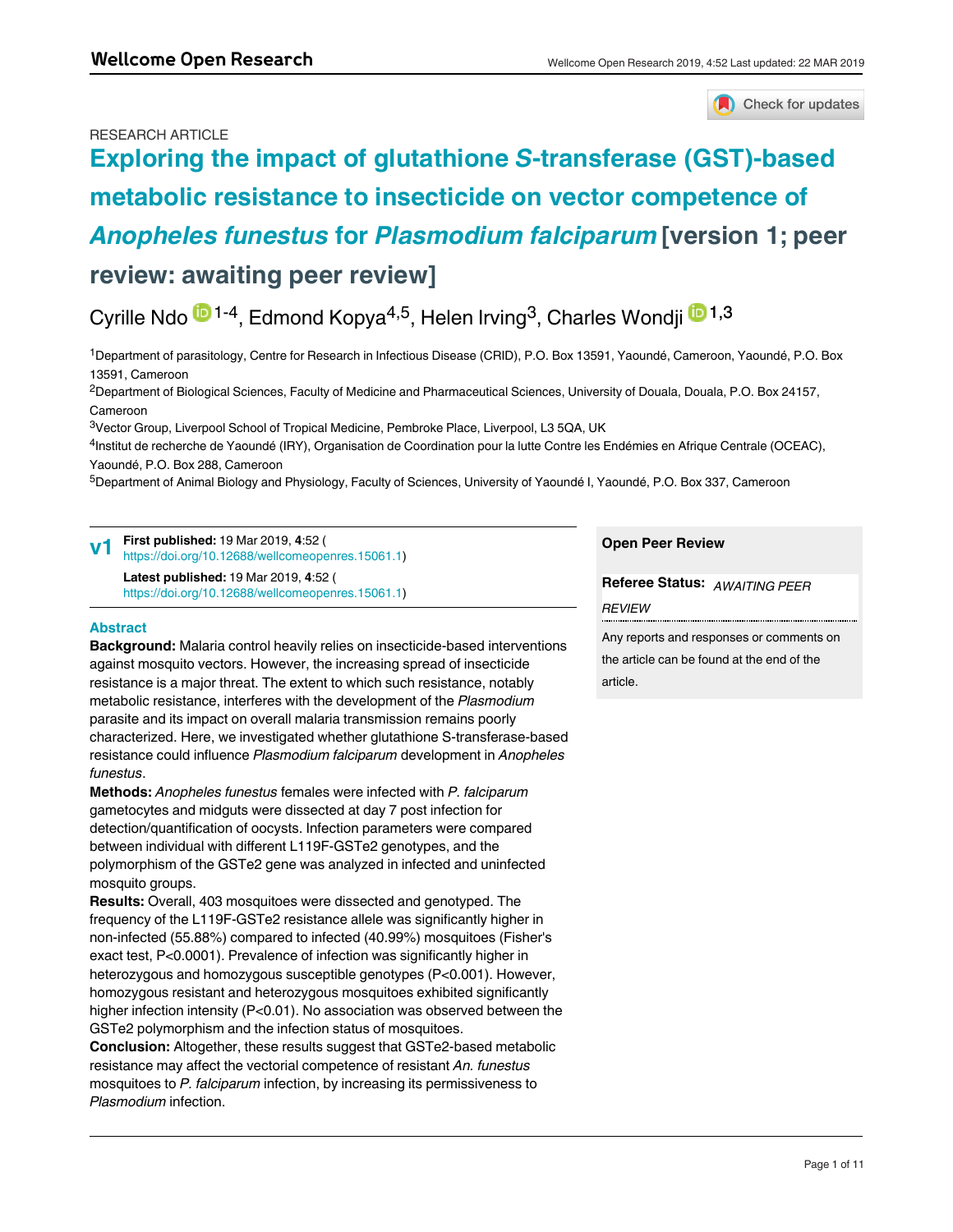## **Keywords**

Malaria, Insecticide resistance, Anopheles funestus, Plasmodium falciparum, metabolic resistance, GSTe2

#### **Corresponding author:** Cyrille Ndo (cyrndo@yahoo.fr)

**Author roles: Ndo C**: Conceptualization, Data Curation, Formal Analysis, Funding Acquisition, Investigation, Methodology, Project Administration, Writing – Original Draft Preparation, Writing – Review & Editing; **Kopya E**: Formal Analysis, Investigation, Methodology, Writing – Review & Editing; **Irving H**: Formal Analysis, Investigation, Methodology, Writing – Review & Editing; **Wondji C**: Conceptualization, Supervision, Writing – Review & Editing

**Competing interests:** No competing interests were disclosed.

**Grant information:** This research was funded by Wellcome Trust, through a Wellcome Trust Training fellowship in public health and tropical medicine to C.N [102543].

*The funders had no role in study design, data collection and analysis, decision to publish, or preparation of the manuscript.*

**Copyright:** © 2019 Ndo C *et al*. This is an open access article distributed under the terms of the [Creative Commons Attribution Licence,](http://creativecommons.org/licenses/by/4.0/) which permits unrestricted use, distribution, and reproduction in any medium, provided the original work is properly cited.

**How to cite this article:** Ndo C, Kopya E, Irving H and Wondji C. **Exploring the impact of glutathione** *S***-transferase (GST)-based metabolic resistance to insecticide on vector competence of** *Anopheles funestus* **for** *Plasmodium falciparum* **[version 1; peer review: awaiting peer review]** Wellcome Open Research 2019, **4**:52 (<https://doi.org/10.12688/wellcomeopenres.15061.1>)

**First published:** 19 Mar 2019, **4**:52 (<https://doi.org/10.12688/wellcomeopenres.15061.1>)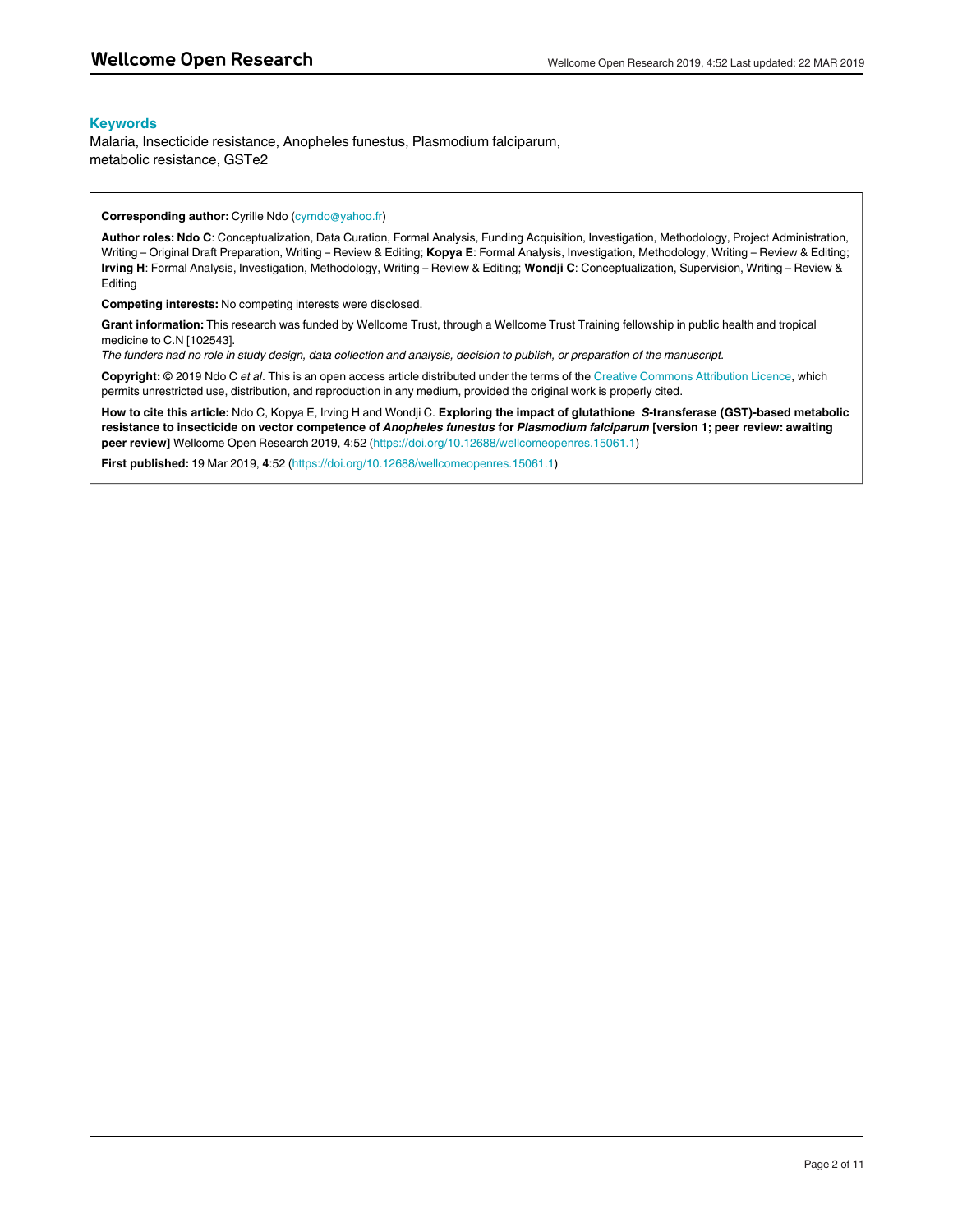# **Introduction**

Intense control efforts have been deployed since 2000 to reduce the burden of malaria in Africa, relying heavily on insecticidebased interventions, including the scale-up of long-lasting insecticide nets (LLINs) and indoor residual spraying (IRS). The proportion of households possessing at least one LLIN has increased from less than 50% in 2010 to an estimated 80% in 2016. Similarly, the proportion of populations at risk of malaria sleeping under LLINs has increased from 24% to 54% in the same time frame ([WHO, 2017](#page-10-0)). The implementation of these vector control measures led to significant reduction of malaria incidence and mortality by 21% and 31%, respectively on the African continent, between 2011 and 2015 ([WHO, 2017](#page-10-0)). Unfortunately, the heavy use of insecticides in the public health and agriculture sectors has in turn selected resistance in major vector mosquitoes *An. gambiae sl* and *An. funestus* across the continent, and this is considered as a serious threat to sustainable malaria control (Ndo *et al*[., 2018;](#page-9-0) [Ranson &](#page-9-0)  [Lissenden, 2016\)](#page-9-0). There is a fear that such resistance could impact malaria vector competence and increase malaria transmission. However, little is known on the interactions between resistance and mosquito's ability to harbour and transmit malaria parasites, preventing us from anticipating the epidemiological impact of insecticide resistance.

In *Anopheles* mosquitoes, insecticide resistance is driven mainly by two mechanisms: alteration of target sites of insecticides and metabolic resistance through an over-expression of detoxification genes [\(Corbel](#page-9-0) *et al*., 2007; [Liu, 2015](#page-9-0); [Menze](#page-9-0) *et al*., 2016). The target-site insensitivity resistance is the best characterized and can be easily monitored using various diagnostics ([Bass](#page-9-0)  *et al*[., 2007;](#page-9-0) [Martinez-Torres](#page-9-0) *et al*., 1998). Point mutations in the gene coding for the voltage-gated sodium channel confer cross resistance to dichlorodiphenyltrichloroethane (DDT) and pyrethroids insecticides named for knockdown resistance (kdr) (Ranson *et al*[., 2000\)](#page-9-0), while mutations in the *ace-1* gene, which encodes the acetylcholinesterase enzyme, confer crossresistance to carbamate and organophosphate insecticides [\(Alout](#page-9-0)  [& Weill, 2008;](#page-9-0) Weill *et al*[., 2004](#page-10-0)). Contrary to the target site mechanism, monitoring of metabolic resistance is more complex and requires advanced genomic analysis methods such as qPCR, microarrays or RNA sequencing. Metabolic mechanisms are the result of over-expression, either by amplification and/ or upregulation of detoxification genes (Cytochrome P450s, glutathione S-transferases and esterases) [\(Hemingway & Ranson,](#page-9-0)  [2000\)](#page-9-0).

The successful management of insecticide resistance will require a good understanding of the mechanisms involved, but more importantly, its impact on vector capacity/competence and malaria transmission. The selection of insecticide resistance in mosquitoes is thought to interfere with the pathogens they transmit during one of the main steps of development, including parasite differentiation, proliferation, and migration to the specialised tissues. For example, enzymatic modifications involved in metabolic resistance could render mosquito environment toxic for the parasite or may influence one or many steps of the immune response, from the recognition of the parasite as foreign, to the deployment of the killing mechanism ([Rivero](#page-10-0) *et al*., 2010).

In *An. gambiae*, Alout *et al*. (Alout *et al*[., 2014\)](#page-9-0), demonstrated that the target-site mutations, *ace-1* G119S and *kdr* L1014F conferring resistance to carbamates, DDT and pyrethroids respectively, are associated with increased *P. falciparum* infection prevalence and high sporozoite burden, probably enhancing mosquito vector competence and malaria transmission. Conversely, the lack of DNA-based markers for metabolic resistance has long prevented the assessment of the impact of this resistance mechanism on mosquito populations, including their ability to transmit *Plasmodium* parasites (vector competence). Progress made recently has led to the detection of a DNA-based marker for the glutathione S-transferase epsilon 2 gene (*GSTe2*) consisting of one single amino acid change (L119F) in an upregulated *GSTe2* [\(Riveron](#page-10-0) *et al*., 2014). Geographical distribution of this point mutation strongly correlated with insecticide resistance patterns across Africa and functional characterization of recombinant *GSTe2* further supported the resistant allele as being more efficient at metabolizing insecticide, notably DDT, by enlarging the GSTe2 DDT-biding cavity, leading to increased access and metabolism of the insecticide ([Riveron](#page-10-0) *et al*., [2014\)](#page-10-0). Taking advantage of this new DNA-based *GSTe2* marker, we investigated the impact of a GST-mediated metabolic resistance on the vector competence of the major malaria vector *An. funestus* showing that the L119F-GSTe2 mutation conferring pyrethroid/DDT resistance could influence *P. falciparum* infection in field populations of this vector.

# **Methods**

# Study sites

Mosquitoes originated from Mibellon (6 $\degree$  46'N, 11 $\degree$  70'E) and Obout ( $3^{\circ}$  7'N,  $11^{\circ}$  65'N) situated 350 km and 25 km, respectively, from Yaoundé the capital city of Cameroon. Mibellon is situated in the Adamaoua region in the humid savannah zone constituted of woodlands with carpets of grass. The climate is Sudano-Guinean characterized by an eight-months rainy season from March to October, and a dry season of four months extending from November to February [\(Olivry, 1986](#page-9-0)). Two main malaria vector species namely *An. gambiae sl* and *An. funestus* are routinely found in the village, with the latter being the most abundant throughout the year. *Anopheles funestus* was found to actively transmit malaria in the locality, with an infection rate of up to 3.7% (Menze *et al*[., 2018; Ndo](#page-9-0) *et al*., 2016).

Obout is located within the dense rainforest area of the Centre region (Southern Cameroon). The climate is alike to that of Equatorial Guinea, characterized by two rainy seasons extending from August to October, and from April to June. There are also two dry seasons running from November to April, and from June to July [\(Olivry, 1986](#page-9-0)). *Anopheles gambiae sl* and *An. funestus* are the main vector species found in the village. High *Plasmodium* infection rates reaching 23.33% were reported in these species which have also developed resistance to DDT and pyrethroids, notably deltamethrin and permethrin (Ndo *et al*[., 2018\)](#page-9-0).

# Mosquito sampling and identification

Mosquitoes were collected between 8-11am inside human dwellings using electric aspirators (Rule In-Line Blowers, Model 240). They were brought back to the insectary where initial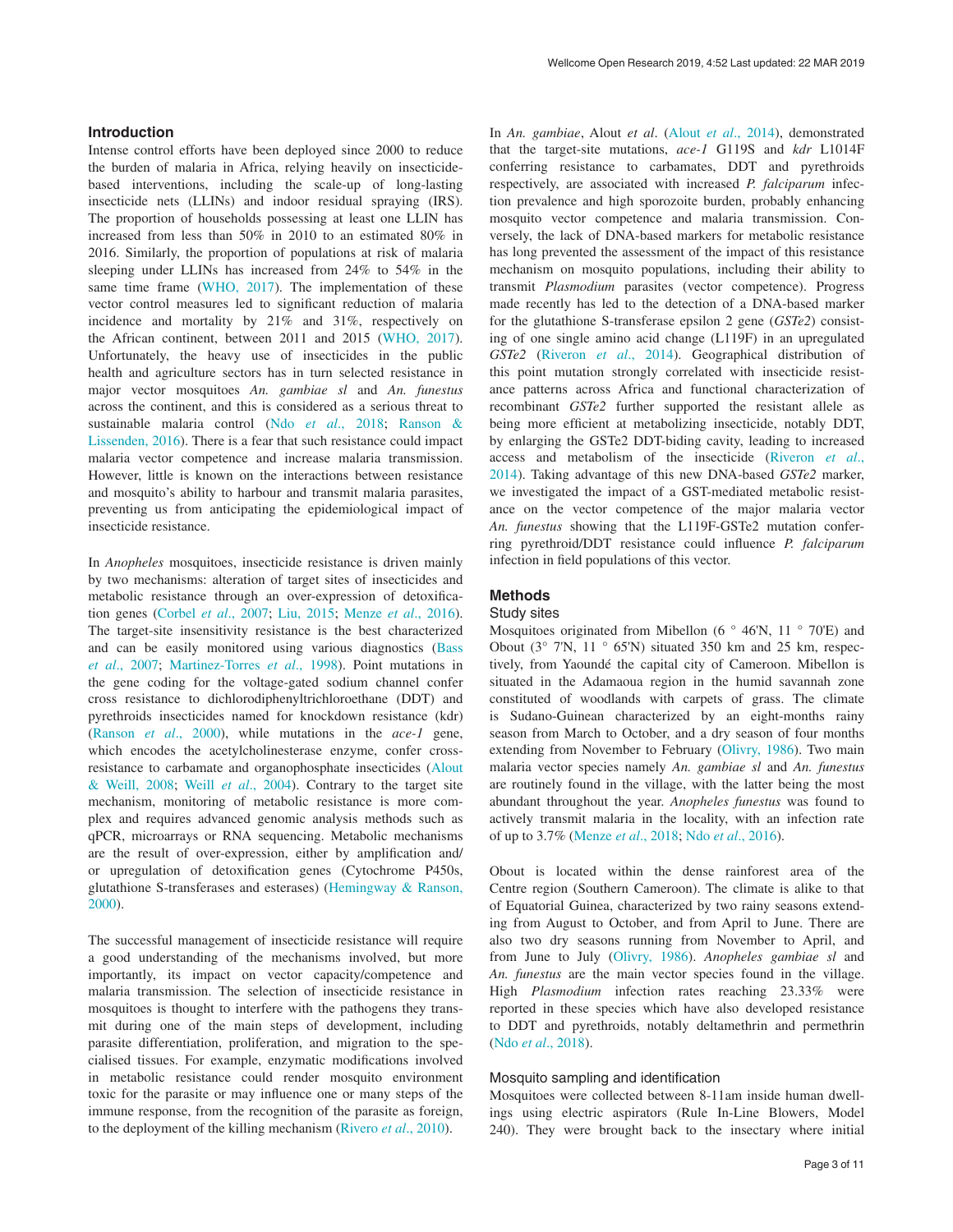species identification was performed based on morphological criteria ([Gillies & Coetzee, 1987](#page-9-0)). They were later confirmed as *An. funestus* using a PCR assay ([Koekemoer](#page-9-0) *et al*., 2002). All blood-engorged *An. funestus* mosquitoes were kept four days in cages until eggs were mature. Gravid females were allowed to oviposit individually using a forced egg-laying method ([Morgan](#page-9-0) *et al*., 2010). Progenies were pooled and reared to adulthood under standardised conditions.

#### Experimental infections

A total of 20 infection experiments were conducted, each using blood from different gametocyte carriers, with different parasite density. Gametocytes of *P. falciparum* were collected from the blood of infected children at local primary schools of the locality of Okola (Centre, Cameroon) as previously described (Ndo *et al*[., 2016\)](#page-9-0). Briefly, presence of different parasite stages in the blood was detected by examining thick blood smears stained with 10% Giemsa under light microscope (Leica DM 300). The number of gametocytes was counted against 500 leucocytes, and an estimation of its density in the blood was done based on an average of 8000 white blood cells /µl.

Blood was collected from selected gametocyte carriers by venepuncture into heparinized tubes. It was immediately centrifuged for 5 minutes at 2000 RPM using a centrifuge (Model EBA 20, Hettich Lab Technology) placed inside an incubator (Jouan EB115) set at 37°C, and the donor's plasma was replaced by the same volume of European AB malaria-naïve plasma (Catalogue number H4522, Sigma-Aldrich, Taufkirchen, Germany). Three to five day old F1 female mosquitoes were allowed to feed through an artificial parafilm membrane maintained at 37°C using a circulating heating water bath (Fisher Scientific INC, Isotemp 4500H5P, Pittsburgh USA). After 45 min, fed mosquitoes were sorted and placed in separated cups until dissection of midguts at day 7 (D7) post-infection. Dissected midguts were stained with 0.4% mercurochrome before they were examined under light microscopy (Leica, Model DM 300) at objective 40X for detection and quantification of oocysts. All carcasses were preserved at -20°C until DNA extraction was performed.

Throughout the experiments, we used the *An. coluzzii* Ngousso strain as control sample to monitor for the effectiveness of blood handling procedure and infectivity of gametocytes, since this strain is well adapted to feed on artificial parafilm membrane and is known to be highly susceptible to *P. falciparum* infection

(Ndo *et al*[., 2016\)](#page-9-0). The *An. coluzzii* Ngousso strain originated from Yaoundé (Cameroon) and is routinely maintained at the insectary of the Organisation de Coordination pour la lutte Contre les Endémies en Afrique Centrale (OCEAC, Cameroon) since 2006.

#### L119F-GSTe2 mutation genotyping

Genomic DNA was extracted using Livak's method [\(Livak, 1984\)](#page-9-0) from carcasses of infected and non-infected mosquitoes after dissection of midguts. Genotypes of L119F-GSTe2 mutation were determined after DNA amplification using allele specific PCR diagnostic assays using two outer and two inner primers ([Tchouakui](#page-10-0) *et al*., 2018). Details of the sequences of primer used are presented in Table 1. PCR was performed in Gene Touch thermalcycler (Model TC-E-48DA), in a reaction volume of 15 µl out using 10 µM of each primer, 10X Kapa Taq buffer A, 0.2 mM dNTPs, 1.5 mM MgCl<sub>2</sub>, 1U Kapa Taq (Kapa biosystems 5U/µl, Cat: 07958471001) and 1µl of genomic DNA as template. The initial denaturation step at 95°C for 2 min was followed by 30 cycles of 94°C for 30 s, 58°C for 30 s, 72°C for 1 min and a final extension step at 72°C for 10 min. PCR products were separated on 2% agarose gel allowing detection of homozygous resistant (RR) at 523 bp, homozygous susceptible (RS) at 312 bp, and heterozygous (SS) with the presence of both bands.

#### *GSTe2* gene sequencing

A total of 30 DNA samples including 15 of infected and 15 of non-infected mosquitoes were randomly selected for sequencing of the *GSTe2* gene using the following primers: Gste2F, 5*'*GGA ATT CCA TAT GAC CAA GCT AGT TCT GTA CAC GCT 3*'* and Gste2R, 5*'* TCT AGA TCA AGC TTT AGC ATT TTC CTC CTT 3*'* (Eurogentec, Liège Science Park, Belgium). DNA was amplified in a total volume of 15 µl containing 10 µM of each primer (forward and reverse), 10 mM dNTPs, ddH<sub>2</sub>O,  $10X$  buffer A, 1.5 mM  $MgCl<sub>2</sub>$  and 1ul of Kapa Taq polymerase (KapaBiosystems, Cat: 07958471001). PCR conditions were an initial denaturation step of 5 min at 95°C, followed by 30 cycles of 94°C for 30 sec, 58°C for 30 sec and 72°C for 1 min, with final extension at 72°C for 10 min. The size of amplicons was checked after visualization of DNA bands on a 2% agarose gel stained with GelRed nucleic acid dye (Biotium, Cat: 41003) (see Underlying data [\(Ndo, 2019\)](#page-9-0)). PCR products were purified using ExoSap PCR Purification Kit (Thermo Fisher Scientific, Waltham, MA, USA; Cat:78201.1.ML) following manufacturer's instructions, and was sequenced using the forward and reverse primers.

#### **Table 1. Details of primer sequences used to genotype** *L119F GSTe2* **mutation in** *Anopheles funestus***.**

| <b>Primers</b> | Sequence (5' to 3')                                |
|----------------|----------------------------------------------------|
|                | Ndel_Gste2F   GGAATTCCATATGACCAAGCTAGTTCTGTACACGCT |
|                | Xbal Gste2 R   TCTACATCAAGCTTTAGCATTTTCCTCCTT      |
| $L119F-Res$    | CGGGAATGTCCGATTTTCCGTAGAAtAA                       |
| $L119-F-Sus$   | CATTTCTTATTCTCATTTACAGGAGCGTAaTC                   |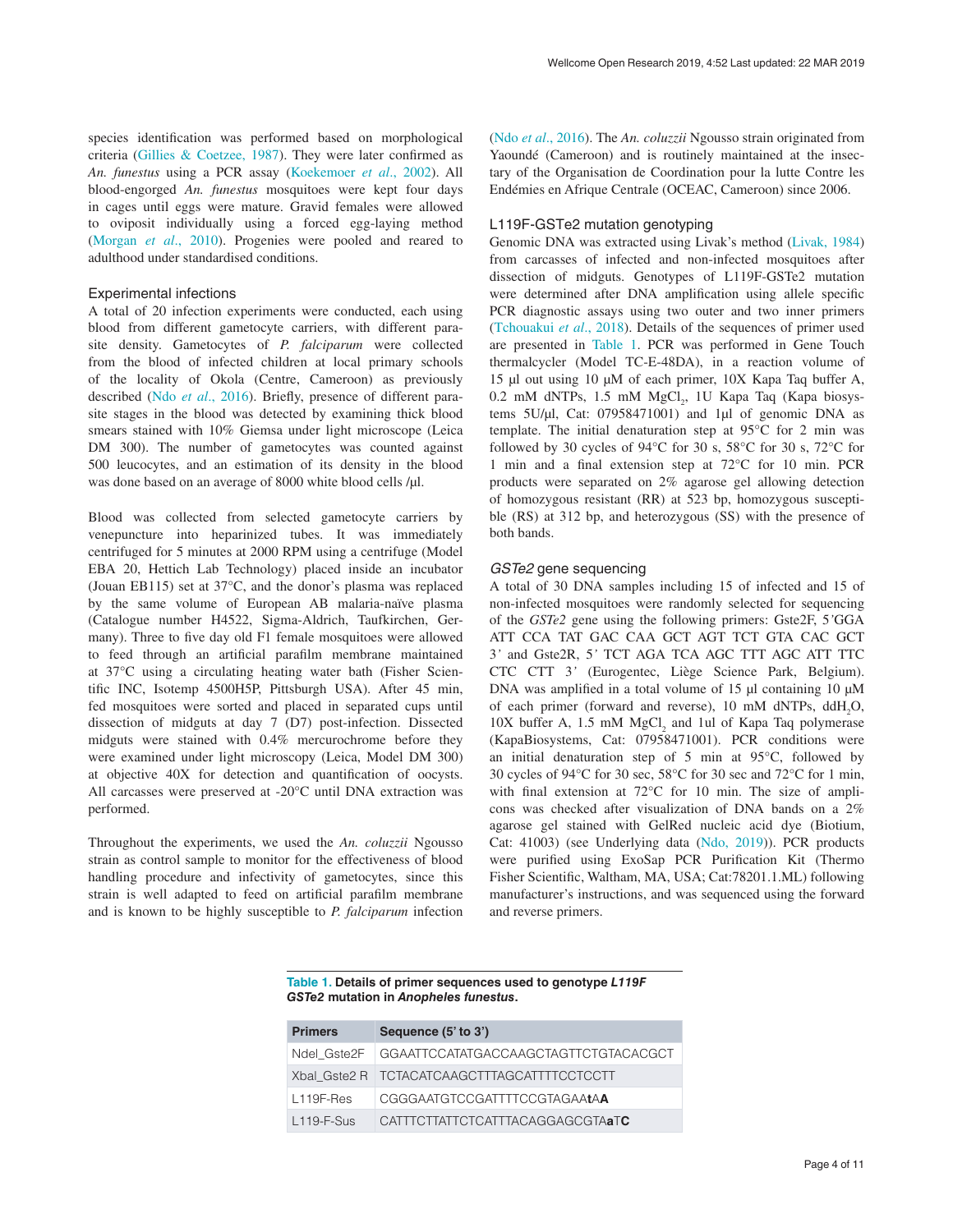Parameters analyzed for each infection experiment were the prevalence of infection, as the proportion of mosquitoes infected after midgut dissection, and the infection intensity by calculation of mean and median number of oocysts in the midguts.

The geographical distribution of L119F-GSTe2 mutation was assessed by determining allelic and genotypic frequencies in each study sites. The impact of L119F-GSTe2 mutation on vector competence was investigated by comparing the frequency of the L119F-GSTe2 resistant allele in infected and non-infected mosquitoes, and by comparing infection parameters between mosquitoes of different genotypes (RR, RS and SS). Prevalence of infection, mean, and median intensity of infection were computed and compared using the Fisher's exact test and Mann-Withney test, respectively. P-values less than 0.05 were considered as statistically significant. The software [GraphPad Prism](https://www.graphpad.com/scientific-software/prism/) v 7.05 was used for all statistical analysis.

Genomic sequence analysis started with systematic detection and correction of base-calling and/or sequencing errors using [Bioedit](http://www.mbio.ncsu.edu/BioEdit/bioedit.html) V.7.2.5, after visual inspection of DNA sequence chromatograms. A consensus sequence for each single mosquito was generated using both forward and reverse sequences which were used for analysis of polymorphisms and phylogenetics. Sequences were aligned using [MEGA](https://www.megasoftware.net/) V.6.06 and DNA polymorphism parameters were generated in [dnaSP](http://www.ub.edu/dnasp/) V.5.10. Haplotype networks and maximum likelihood phylogenetic tree were constructed using [TCS](http://darwin.uvigo.es/software/tcs.html) V.1.21.

#### Ethical statements

The study was approved by the Cameroonian Ethical Committee for Research in Human Health (Statement N°2016/10/817/ CE/CNERSH). The gametocyte carriers used in this study were enrolled as volunteers. Their parents or legal guardians signed a written informed consent form after the procedures of the study were fully explained to them. All children found infected with the malaria parasites received free antimalarial treatment.

#### **Results**

#### Mosquito species identification

In Obout, 615 *Anopheles* mosquitoes were collected during the study period. According to morphological identification, 91.38% belonged to the *An. funestus* group while the remaining mosquitoes were all from the *An. gambiae* complex (8.62%). In Mibellon, *An. funestus* was also the main vector species representing 94.92% of the 670 *Anopheles* mosquitoes collected while *An. gambiae sl*. represented the rest (5.08%). The molecular species identification of the *An. funestus* group showed presence of *An. funestus s.s.* (97.38%) and *An. leesoni* (2.62%) in Obout, while only *An. funestus s.s.* (hereafter called *An. funestus*) were present in Mibellon.

#### *Anopheles funestus* infection

Overall, the blood feeding rate of *An. funestus* through the artificial parafilm membrane was low compared to that of the *An. coluzzii* Ngousso strain used as control (80.42% - 100%) and didn't exceed 40% in all the cases (min - max: 1% - 38%). *Anopheles funestus* of both sites showed high susceptibility to natural *P. falciparum* isolates with 72.73% (8/11) and 77.78% (7/9) experiments yielding at least one infected mosquito in Obout and Mibellon, respectively. However, the global infection rate was significantly higher in Mibellon (69.73%) compared to Obout (42.74%) (Fisher's test, P:0.0037). By contrast, infection intensity represented by mean and median oocyst load in midgut showed high values in Obout (mean: 7.44±1.20; median: 4) compared to Mibellon (mean: 2.88±0.18; median: 2) (Mann-Withney U: 4992, P:0.0003). When the data was analyzed separately, these two parameters showed important variations across experiments, but the differences were no longer significant ([Table 2](#page-5-0)).

# Distribution of L119F-GSTe2 resistance allele and *P. falciparum* infection

A non-uniform geographical distribution of L119F-GSTe2 resistance allele was observed with a higher frequency in Obout (65.93%) compared to Mibellon (25.95%). Distribution of *GSTe2* genotypes showed that homozygous resistant (RR: 50.40%) and heterozygous (RS:31.04%) were the most frequent in Obout suggesting high insecticide resistance in this site, while SS (60%) was predominant in Mibellon ([Figure 1](#page-5-0)). For analysis of impact of *GSTe2* resistant allele on *An. funestus* vector competence, only experiments for which at least 20% of prevalence of infection was observed were considered ([Table 2](#page-5-0)). The frequency of the L119F-GSTe2 resistance allele was significantly higher in non-infected (55.88%) compared to infected (40.99%) mosquitoes (Fisher's exact test, P<0.0001). Heterozygous (RS:58.14%) and susceptible (SS:64.33%) mosquitoes were significantly more infected that their homozygous resistant (RR:40.14%) counterparts (Fisher's exact test, P: 0.0037 for RR vs SS; P<0.001 for RR vs SS; P:0329 for RS vs SS) [\(Figure 2](#page-6-0)). As such, the odds ratio of being infected were significantly greater in RS and SS than in RR (OR: 2.07; 95%CI: 1.28-3.35 for RS vs RR; OR: 2.69, 95%CI:1.69-4.28 for SS vs RR; OR: 0.77, 95%CI: 0.48-1.24 for RS vs SS). The results of infection intensity were conflicting since mosquitoes bearing the resistant allele appeared to be much more permissive to oocyst infection ([Figure 3](#page-6-0)). Overall the number of oocyst found in a single midgut was significantly higher in heterozygous (Mean ± SEM: 5.80±0.77; Median: 3) and homozygous resistant genotypes (Mean ± SEM: 7.30±1.94; Median: 3) compared to susceptible mosquitoes (Mean  $\pm$  SEM: 2.92 $\pm$ 0.26; Median: 2) (Mann-Withney test, P:0.0323 for RR vs SS; P:0.0007 for RS vs SS; P:0.5011 for RR vs RS).

#### *GSTe2* gene polymorphism and *Plasmodium* infection

A total of 34 sequences belonging to infected (N=18) and noninfected (N=16) mosquitoes were analyzed. The fragment length was 787 bp, spanning 3 exons and 2 introns and covering 92.6% of the full *An. funestus GSTe2* sequence [\(AFUN015809-](https://www.vectorbase.org/Anopheles_funestus/Gene/Sequence?g=AFUN015809;r=KB669036:102184-103176;t=AFUN015809-RA) [RA](https://www.vectorbase.org/Anopheles_funestus/Gene/Sequence?g=AFUN015809;r=KB669036:102184-103176;t=AFUN015809-RA)). Performing a BLASTn search in [Vectorbase](https://www.vectorbase.org/) using the *An. funestus* sequence generated in this study revealed a very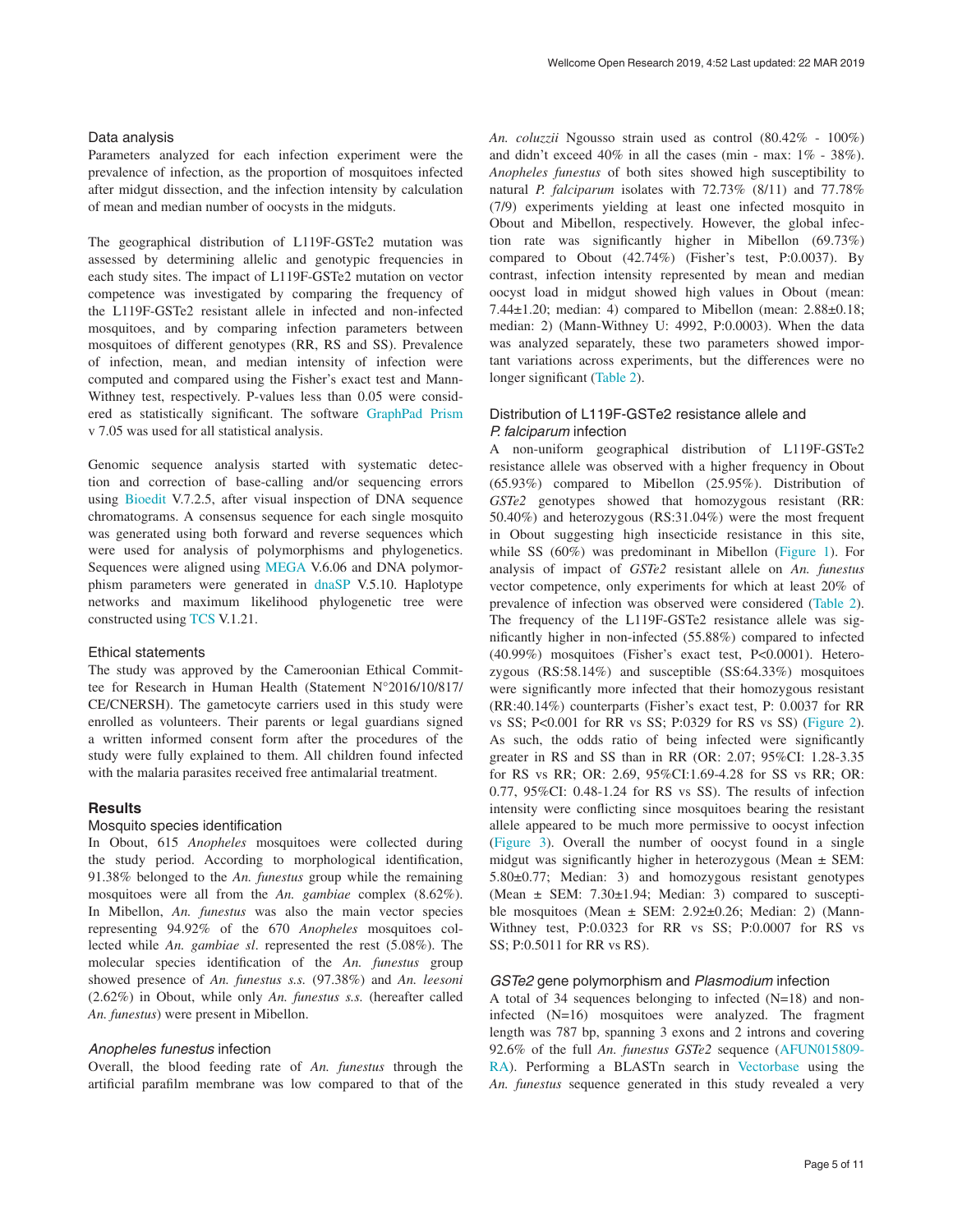| <b>Sites</b>    | <b>Exp</b>    | <b>Dissected</b> | <b>Infected</b> | Infection rate (%) Total oocyst Mean oocyst Median oocyst Oocyst range |              |                  |                |              |
|-----------------|---------------|------------------|-----------------|------------------------------------------------------------------------|--------------|------------------|----------------|--------------|
| Obout           | $N^{\circ}1$  | 58               | 38              | 65.52                                                                  | 177          | $4.66 \pm 0.55$  | $\overline{4}$ | $1 - 16$     |
|                 | $N^{\circ}2$  | 61               | 17              | 27.87                                                                  | 39           | $2.29 \pm 0.41$  | $\overline{c}$ | $1 - 8$      |
|                 | N°3           | 22               | 5               | 22.73                                                                  | 13           | $2.6 \pm 1.03$   | $\mathbf{1}$   | $1 - 6$      |
|                 | $N^{\circ}4$  | 27               | 22              | 81.48                                                                  | 449          | $20.41 \pm 4.71$ | 13.5           | $1 - 92$     |
|                 | N°5           | 22               | 10              | 45.45                                                                  | 64           | $6.4 \pm 1.94$   | 6              | $1 - 21$     |
|                 | $N^{\circ}6$  | 28               | 12              | 42.86                                                                  | 45           | $3.75 \pm 0.74$  | 3              | $1 - 8$      |
|                 | $N^{\circ}7$  | 24               | 1.              | 4.17                                                                   | 1            |                  | 1              | 1            |
|                 | $N^{\circ}8$  | 6                | 1               | 16.67                                                                  | $\mathbf{1}$ | 1                | $\mathbf{1}$   | $\mathbf{1}$ |
|                 | <b>ALL</b>    | 248              | 104             | 41.93                                                                  | 787          | $7.57 \pm 1.22$  | 4              | $1 - 92$     |
| <b>Mibellon</b> | N°9           | 9                | $\overline{4}$  | 44.44                                                                  | 13           | $3.25 \pm 0.63$  | 3              | $2 - 5$      |
|                 | $N^{\circ}10$ | 31               | 17              | 54.84                                                                  | 27           | $1.59 + 0.21$    | $\mathbf{1}$   | $1 - 4$      |
|                 | $N^{\circ}11$ | 14               | 5               | 42.86                                                                  | 12           | $2.4 \pm 0.4$    | 3              | $1 - 3$      |
|                 | $N^{\circ}12$ | 53               | 32              | 60.38                                                                  | 73           | $2.28 \pm 0.20$  | 2              | $1 - 6$      |
|                 | $N^{\circ}13$ | $\overline{7}$   | $\overline{7}$  | 100                                                                    | 31           | $4.43 \pm 0.89$  | $\overline{4}$ | $1 - 8$      |
|                 | $N^{\circ}14$ | 58               | 52              | 89.65                                                                  | 181          | $3.48 \pm 0.34$  | 3              | $1 - 12$     |
|                 | $N^{\circ}15$ | 13               | 12              | 100                                                                    | 35           | $2.92 \pm 0.62$  | $\mathbf{2}$   | $1 - 8$      |
|                 | ALL           | 185              | 129             | 69.73                                                                  | 372          | $2.88 \pm 0.18$  | $\overline{c}$ | $1 - 12$     |

<span id="page-5-0"></span>**Table 2. Infection parameters in** *An. funestus* **from Obout and Mibellon.**

Gametocyte density is expressed in number of gametocytes per µl of blood assuming an average of 8000 white cells/µl.

Exp: experiment; N°: number.



**Figure 1.** Distribution of L119F-GSTe2 resistance genotypes (**A**) and alleles (**B**) in Obout and Mibellon. (SS: homozygous susceptible genotype, RS: heterozygous genotype, RR: homozygous resistant genotype, R: resistant allele, S: susceptible allele).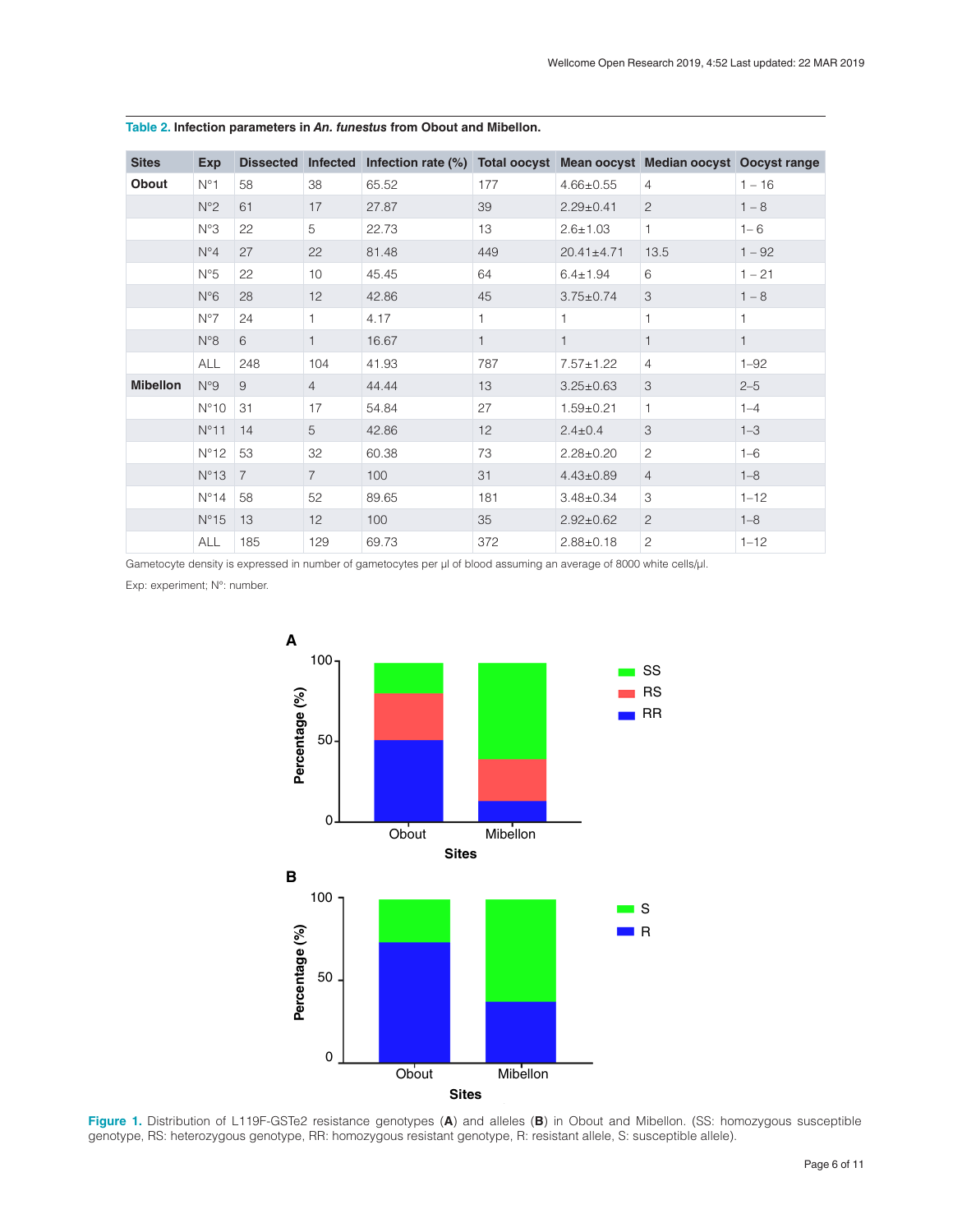<span id="page-6-0"></span>

**Figure 2. Prevalence of infection according to L119F-GSTe2 genotypes.** \*\*: P<0.001; ns: not significant. (SS: homozygous susceptible genotype, RS: heterozygous genotype, RR: homozygous resistant genotype).



high-sequence homology (99.4%) with *An. funestus* full *GSTe2* gene sequence.

Overall the diversity of the *GSTe2* fragment analyzed was low with only 15 (1.91%) polymorphic sites. All the 15 polymorphic sites were present in the non-infected group, while only 11 were found in infected group. This means that, nucleotide diversity was a bit higher in non-infected  $(\pi=0.005)$  compared to the infected  $(\pi=0.003)$  group. The mean numbers of nucleotide differences of the non-infected and infected groups were 3.667 and 2.510, respectively ([Table 3\)](#page-7-0). However, no fixed mutation was observed between sequences of infected and non-infected mosquitoes.

The substitutions defined 14 nucleotide haplotypes. Sequences of haplotypes have been deposited in GenBank under accession numbers MK439920 - MK439933. Haplotype diversity was slightly higher in the non-infected (0.883) compared to the infected group (0.797) [\(Table 2\)](#page-5-0). Six (42.86%) haplotypes appeared among non-infected specimens (Hap\_9 - Hap\_14), while 5 (35.71%) haplotypes were present in infected samples (Hap\_2 - Hap\_3, Hap\_6 - Hap\_8). Only 3 (21.43%) of the 14 haplotypes were shared between the two groups ([Figure 4](#page-7-0)). The major haplotype grouped 13 of 34 sequences (9 of RR and 4 of RS genotypes) and was shared between non-infected (61.54%) and infected (38.46%) samples. The haplotype network and the maximum likelihood phylogenetic tree didn't reveal a clear segregation of haplotypes or individuals of these groups [\(Figure 4](#page-7-0)). Moreover, Tajima's D, although negative were statistically non-significant (P>0.05) in all groups, suggesting no evidence of signature of selection [\(Table 3\)](#page-7-0).

#### **Discussion**

In this study the distribution of the L119F-GSTe2 resistance allele and its impact on *P. falciparum* infection were assessed using mosquitoes originated from Obout and Mibellon (Cameroon). In these sites, *An. funestus* was by far the most abundant

**Figure 3. Infection intensity according to L119F-GSTe2 genotypes.** Each dot represents a number of oocysts in a single midgut. It is possible that some dots are superposed. (SS: homozygous susceptible genotype, RS: heterozygous genotype, RR: homozygous resistant genotype).

species collected, probably breeding in swamps formed by numerous rivers and lakes that promote the practice of fishing. This observation is in line with results of previous studies conducted in the same localities, during which high densities of resting blood fed *An. funestus* were collected in human dwellings. Using the Taqman technique, elevated *P. falciparum* infection rates reaching 23% were detected in this vector, thus underlying the major role it plays in malaria transmission ([Menze](#page-9-0) *et al*., 2018; Ndo *et al*[., 2018; Ndo](#page-9-0) *et al*., 2016). All together these findings indicate that in these localities *An. funestus* remains an important malaria vector, despite large coverage of insecticide treated nets. It is possible that the high level of insecticide resistance detected in vector populations of the localities surveyed is one of the key factors responsible for the reduced efficacy of these vector control tools (Menze *et al*[., 2018;](#page-9-0) Ndo *et al*[., 2018](#page-9-0); Ndo *et al*[., 2016\)](#page-9-0).

A non-uniform geographical distribution of L119F-GSTe2 resistance allele was observed in the two *An. funestus* populations. The frequency of the allele was very high in Obout (65.93%) while it was in turn low Mibellon (29.95%). This result, particularly in Mibellon, didn't correlate well with the high resistance to permethrin (mortality  $48.88 \pm 5.76\%$ ), deltamethrin (mortality was  $38.34 \pm 5.79\%$ ) and DDT  $(55.28 \pm 8.28\%)$ reported in this site, indicating that other mechanisms, such as overexpression of cytochrome P450s, could be involved [\(Menze](#page-9-0)  *et al*[., 2018](#page-9-0)). Furthermore, this non-uniform distribution of the L119F-GSTe2 resistance allele also highlights that restriction of gene flow may exist between *An. funestus* populations in Cameroon, and/or that different selection pressures could have selected the resistance to insecticides in this species in both localities.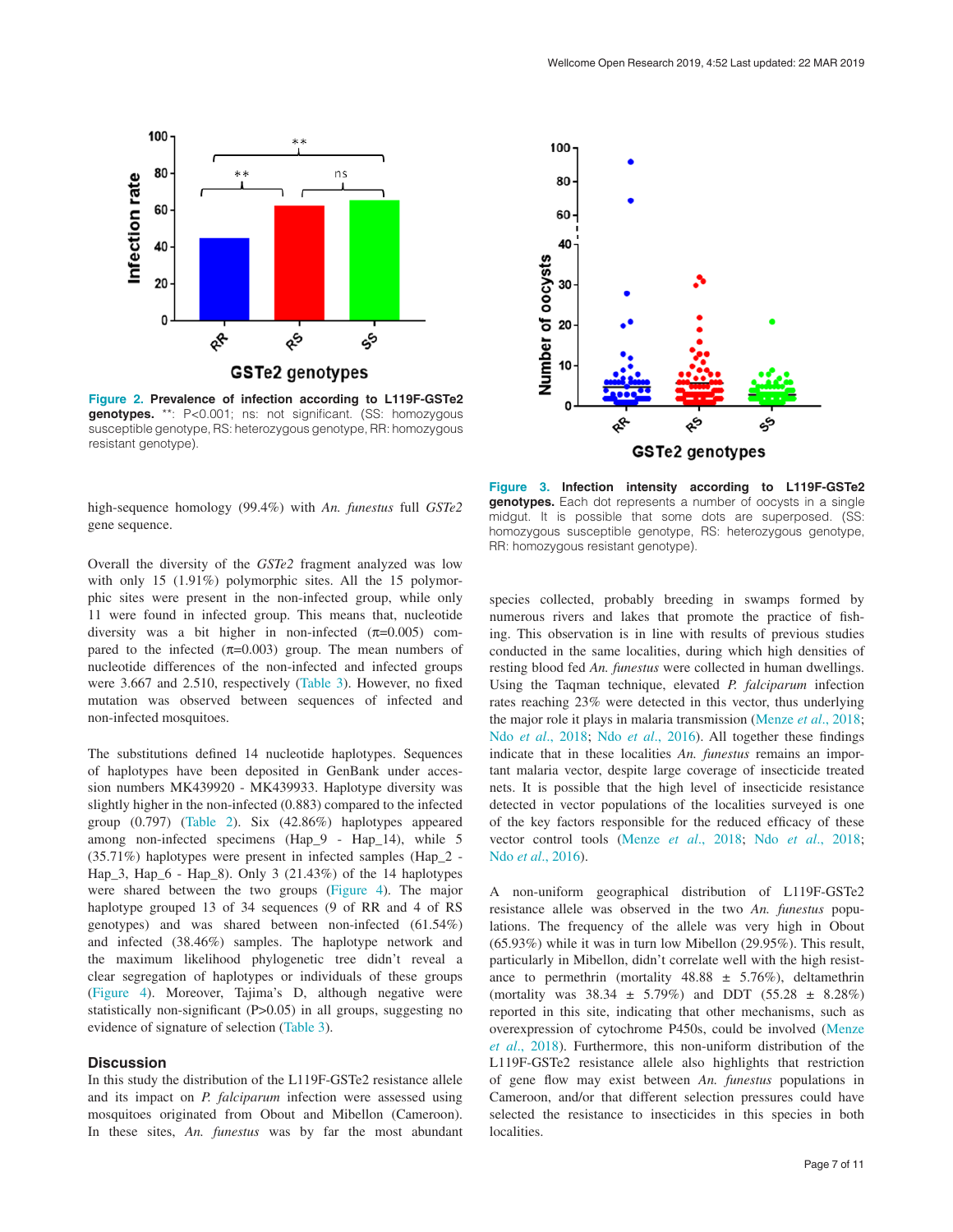|                 |             | <b>Conding region</b> |                |                | Non-coding region |                |                | <b>Whole sequence</b> |          |
|-----------------|-------------|-----------------------|----------------|----------------|-------------------|----------------|----------------|-----------------------|----------|
|                 |             | Exon1                 |                | Exon2 Exon3    | All               | Intron1        | Intron2        | All                   |          |
| <b>Infected</b> | N seg       | 18                    | 18             | 18             | 18                | 18             | 18             | 18                    | 18       |
|                 | N indiv     | $\mathsf 9$           | $\mathsf 9$    | 9              | $\overline{9}$    | 9              | $\mathsf 9$    | $9\,$                 | 9        |
|                 | Size        | 107                   | 202            | 309            | 643               | 72             | 72             | 144                   | 787      |
|                 | Poly sites  | $\mathbf{2}$          | $\mathbf{1}$   | 2              | 6                 | $\overline{4}$ | $\mathbf{1}$   | 5                     | 11       |
|                 | Н           | 3                     | $\overline{2}$ | 3              | $\overline{7}$    | 5              | $\overline{c}$ | 6                     | 8        |
|                 | Hd          | 0.307                 | 0.209          | 0.529          | 0.791             | 0.484          | 0.336          | 0.562                 | 0.797    |
|                 | pi          | 0.003                 | 0.001          | 0.002          | 0.002             | 0.009          | 0.005          | 0.007                 | 0.003    |
|                 | K           | 0.320                 | 0.209          | 0.765          | 1.503             | 0.641          | 0.366          | 1.007                 | 2.510    |
|                 | Fu Li D     | $-0.552$              | 0.667          | 0.885          | 0.577             | $-0.070$       | 0.667          | $-0.359$              | 0.164    |
|                 | Fu Li F     | $-0.798$              | 0.405          | 0.977          | 0.336             | $-1.008$       | 0.708          | $-0.607$              | $-0.121$ |
|                 | Tajima's D  | $-1.096$              | $-0.529$       | 0.769          | $-0.331$          | $-1.347$       | 0.488          | $-0.974$              | $-0.786$ |
| Non infected    | N seg       | 16                    | 16             | 16             | 16                | 16             | 16             | 16                    | 16       |
|                 | N indiv     | 8                     | 8              | 8              | 8                 | 8              | 8              | 8                     | 8        |
|                 | <b>Size</b> | 107                   | 202            | 309            | 643               | 72             | 72             | 144                   | 787      |
|                 | Poly sites  | $\mathbf{1}$          | $\overline{c}$ | 3              | 6                 | 3              | 6              | 9                     | 15       |
|                 | H           | $\overline{c}$        | $\overline{2}$ | $\overline{4}$ | 6                 | $\overline{4}$ | $\overline{4}$ | 6                     | 9        |
|                 | Hd          | 0.325                 | 0.125          | 0.692          | 0.842             | 0.517          | 0.442          | 0.675                 | 0.883    |
|                 | pi          | 0.003                 | 0.001          | 0.003          | 0.003             | 0.008          | 0.021          | 0.014                 | 0.005    |
|                 | K           | 0.325                 | 0.250          | 1.058          | 1.633             | 0.575          | 1.458          | 2.033                 | 3.667    |
|                 | Fu Li D     | 0.688                 | $-1.915$       | $-0.039$       | $-0.706$          | $-1.122$       | 0.612          | $-0.051$              | $-0.369$ |
|                 | Fu Li F     | 0.627                 | $-2.060$       | 0.117          | $-0.694$          | $-1.262$       | 0.306          | $-0.333$              | 0.544    |
|                 | Tajima's D  | 0.156                 | $-1.498$       | 0.495          | $-0.331$          | $-1.055$       | $-0.662$       | $-0.919$              | $-0.740$ |

# <span id="page-7-0"></span>**Table 3. Summary of** *GSTe2* **sequence polymorphisms in infected and non infected mosquitoes.**

N seq: number of sequences; N indiv: number of individuals; Poly sites: polymorphic sites; H: haplotypes; Hd: haplotype diversity; Pi: nucleotide diversity; K: average number of nucleotide differences.



**Figure 4. Haplotype network (left) and maximum likelihood phylogenetic tree (right) of** *GSTe2* **haplotypes in infected and non-infected**  *Anopheles funestus* **mosquitoes.**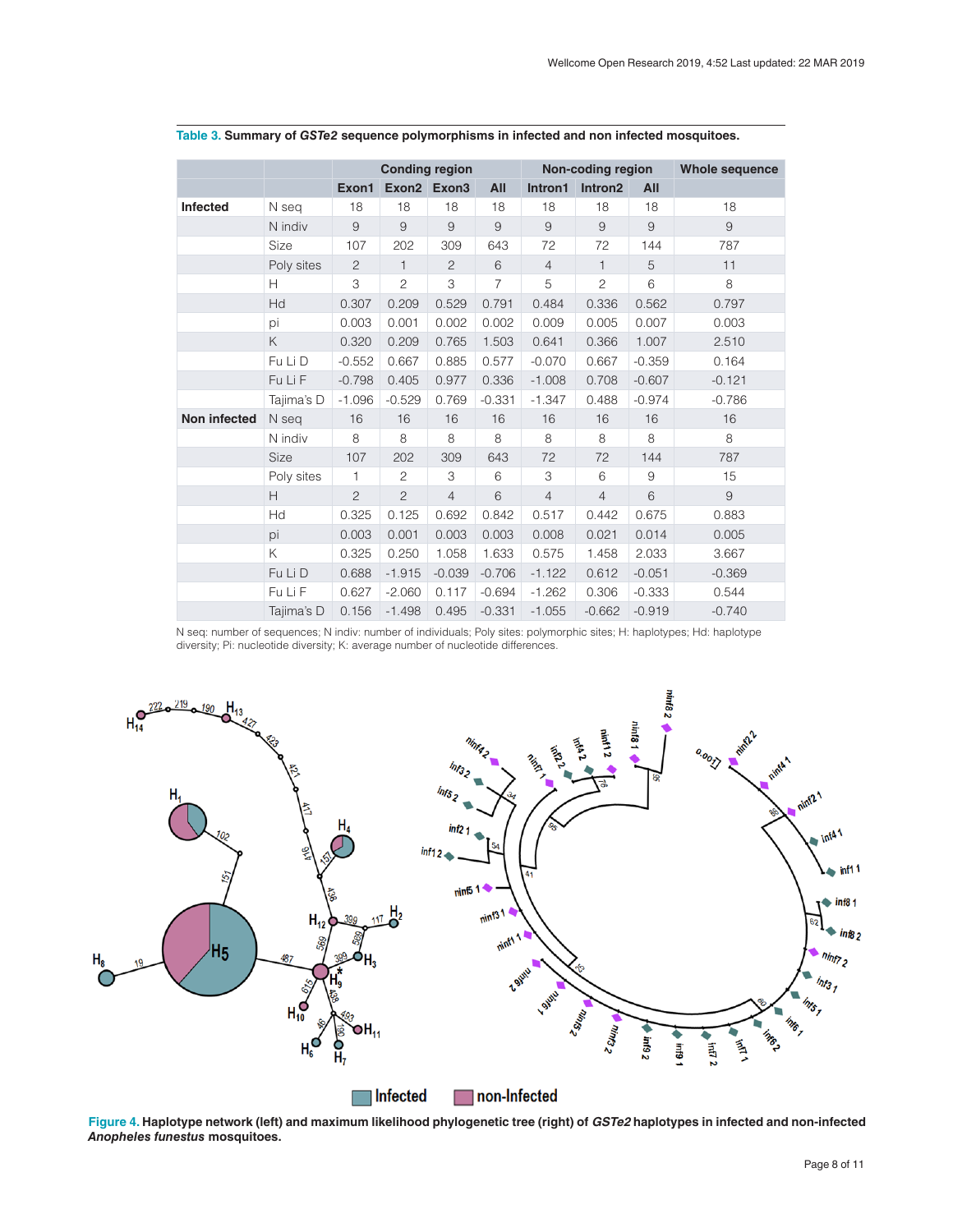Whether the L119F-GSTe2 resistance allele impacts vector competence of *An. funestus* was investigated by comparing infection prevalence and intensity between mosquitoes belonging to RR, RS and SS genotypes, and by analyzing the polymorphisms in the *GSTe2* gene in infected and uninfected samples. We used the parafilm-glass feeding system for experimental infection of *An. funestus,* and this shows that this technique can now be routinely used in this mosquito, similarly to *An. gambiae sl*, despite the observation that blood feeding rates remain low, likely because freshly field collected mosquitoes are not well adapted to feed through an artificial membrane (Ndo *[et al](#page-9-0)*., [2016\)](#page-9-0). Similarly to the study of Ndo *et al.* (Ndo *et al*[., 2016](#page-9-0)), the two *An. funestus* populations used in this study also showed high susceptibility to natural *P. falciparum* gametocyte, a result that further confirms that this species is highly competent to develop the malaria parasite, hence its major role in the transmission of this disease in sub-Saharan African settings. By detecting higher global infection rate in Mibellon, but higher infection intensity in Obout, our results didn't allow us to clearly establish whether *An. funestus* populations from rainforests (Obout) are more or less competent to develop/transmit the malaria parasite than those from the humid savannah (Mibellon). Further studies using several mosquito populations from both ecoclimatic zones and fed on the same infectious blood are necessary. Sequence analysis did not reveal an association between *GSTe2* polymorphism and infection in field *An. funestus* mosquitoes, although sequencing more samples in the future could help to confirm this. On the other hand, infection prevalence and intensity were compared between mosquitoes of different genotypes, at oocyst level. Though, it could have been also interesting to examine this impact at sporozoite level, which is the parasite stage transmitted to humans, the cumulative effect of the low number of mosquitoes fed on artificial membrane, the number dissected at day 7 and mosquito mortality before day 14, when sporozoites can be found in salivary glands, prevented us from carrying out this analysis. Nonetheless, analyzing such impact at oocyst level is reliable, as it has been shown that mosquito infectivity can be predicted with reasonable certainty from oocyst prevalence including in the cases of low intensity infections ([Stone](#page-10-0) *et al*., [2013\)](#page-10-0). In general, the results obtained were contrasting. Both insecticide susceptible homozygote (SS) and heterozygote (RS) genotypes were significantly more susceptible to *P. falciparum* infection than the homozygote resistant (RR) genotype. By contrast results on the intensity of infection show that mosquitoes bearing the resistant L119F-GSTe2 allele (RR and RS genotypes) are more permissive to parasite infection than those with the SS genotype. This later observation suggest that GST-based metabolic resistance might interact with the immune system of the mosquito leading to a significant development of the parasite [\(Ndiath](#page-9-0) *et al*., 2014; Rivero *et al*[., 2010\)](#page-10-0). Here, we suggest two possible explanations. The first is that overproduced GSTs might protect the parasites against the effects of reactive oxygen species (ROS), thus increasing the susceptibility of mosquitoes, by neutralising the oxidative response to the *Plasmodium*. ROS have been shown to have a role in insect innate immune responses as a potent pathogen-killing agent. For example, in *An. gambiae* Kumar *et al.* [\(Kumar](#page-9-0) *et al*., 2003)

demonstrated that ROS is involved in *P. berghei* melanotic encapsulation. However, Bahia *et al*. (Bahia *et al*[., 2013\)](#page-9-0) reported that the interactions between *An. aquasalis* and *P. vivax* do not follow the model of ROS-induced parasite killing, indicating that the role of ROS in immune response to *Plasmodium* infection could vary according the *Anopheles*-parasite system. Future studies are therefore needed to investigate the role of ROS in *An. funestus* response to *P. falciparum* infection. The second explanation is that resource-based trade-offs could have affected mosquito immune-competency. For instance overproduction of detoxifying enzymes, such as esterases or GSTs, is likely to deplete the resource pool, limiting the vector's ability to mount an immune response, therefore favouring the development of the parasite (Hall *et al*[., 2009](#page-9-0); Rivero *et al*[., 2010](#page-10-0)). Considering this later hypothesis, it could be likely that the low prevalence of infection in the RR genotype compared to the two others could have resulted in higher mortality before day 7 of individuals with a high load of infection, due to their inability to simultaneously maintain insecticide metabolic resistance and support development of a large amount of parasites, because of the limited host's energetic reserves. Likewise, Alout *et al.* (Alout *et al*[., 2016](#page-9-0)) also reported that *Plasmodium* infection reduced the survivorship of females in both resistant Acerkis and Kdrkis strains of *An. gambiae sl*.

The effect of insecticide resistance on mosquito vector competence might differ according to the species and/or the resistance mechanism involved. In *An. gambiae*, Ndiath *et al.* [\(Ndiath](#page-9-0)  *et al*[., 2014\)](#page-9-0) also reported denser infection in RR and RS than SS genotypes, while Alout *et al.* (Alout *et al*[., 2013\)](#page-9-0) showed that the *kdr* resistant allele is associated with reduced parasite burden in infected individuals at the oocyst stage, when compared to the susceptible strain. In *An. funestus,* Lo *et al.* [\(Lo &](#page-9-0)  [Coetzee, 2013](#page-9-0)) reported that pyrethroid resistant strain FUMOZ-R supported the lowest numbers of oocysts and sporozoites while the insecticide susceptible strain FUMOZ-BS produced highest sporozoite indices. By contrast, a recent study carried out by Tchouakui *et al.* (submitted) showed that a GST-mediated metabolic resistance to insecticides is associated with high *Plasmodium* infection in field resistant *An. funestus*. Altogether, observations from the present and previous mentioned studies showed that insecticide resistance, including GSTe2-based metabolic-based resistance, may affect the development of the malaria parasite in mosquito vectors. Considering the importance of *An. funestus* in malaria transmission and the wide distribution of insecticide resistance in this mosquito, these results are of great concern for the epidemiology of malaria in sub-Saharan Africa. However, because several host external and internal factors could influence *Anopheles*-*Plasmodium* interactions, additional work needs to be done to further assess the impact of insecticide resistance on malaria transmission and epidemiology. To minimize the impact of confounding factors, such work should be carried on mosquitoes sharing similar genetic backgrounds. Finally, future experiments should also explore the impact of *GSTe2* on *Plasmodium* infection at sporozoite level as it is this stage that is transmitted to human through mosquito bites.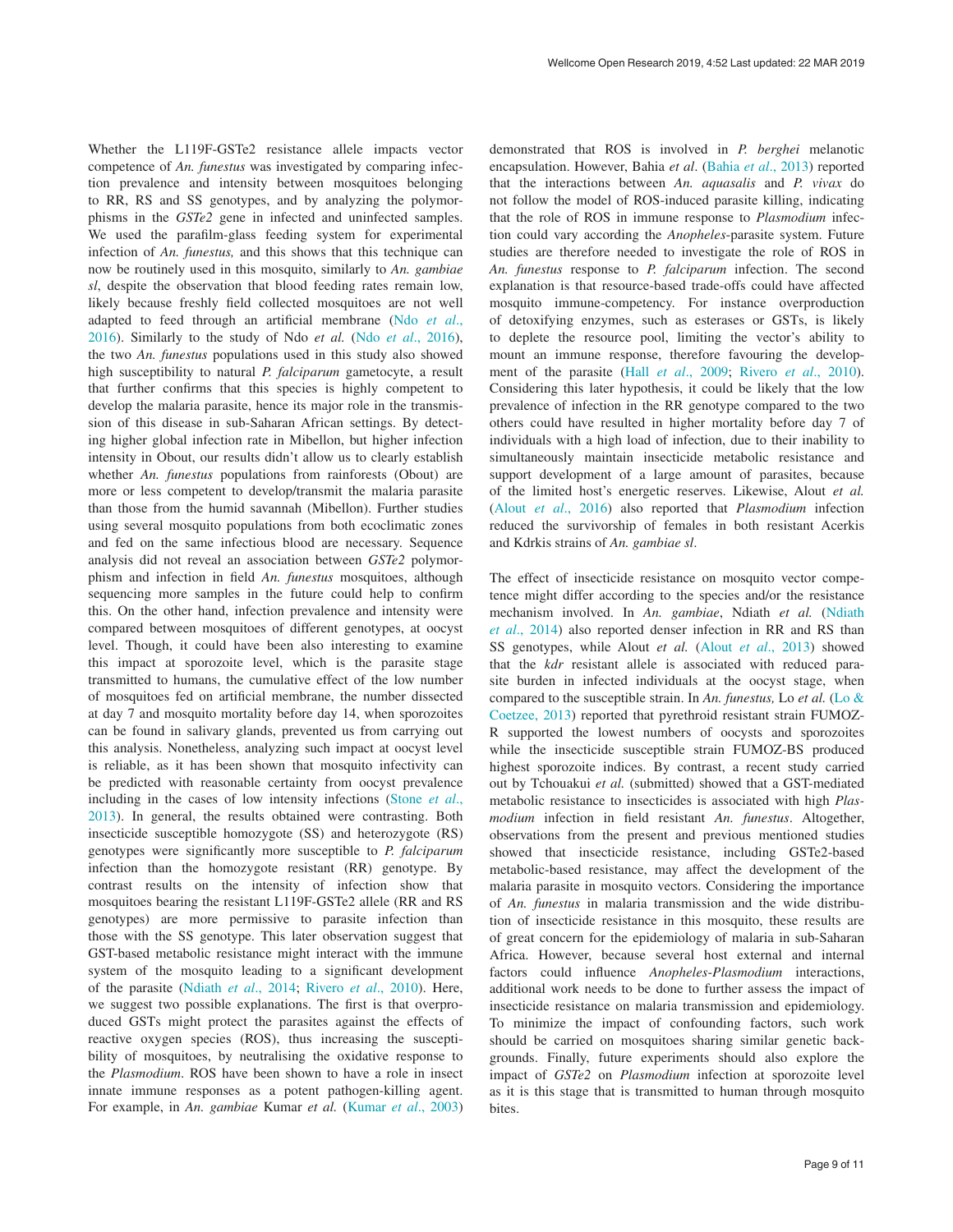#### <span id="page-9-0"></span>**Data availability**

#### Underlying data

Open Science Framework: Exploring the impact of glutathione *S*-transferase (GST)-based metabolic resistance to insecticide on vector competence of *Anopheles funestus* for *Plasmodium falciparum.* [https://doi.org/10.17605/OSF.IO/JMYWF](https://dx.doi.org/10.17605/OSF.IO/JMYWF) (Ndo, 2019)

This project contains the following underlying data:

- Gel1.tif (Representative gel image)
- Gel2.tif (Representative gel image)
- Gel3.tif (Representative gel image)
- Gel4.tif (Representative gel image)
- Gste2 gene sequence results.fas (Mosquito sampling and identification data)
- Raw data for infection and GSTe2 genotyping.xlsx (GSTe2 sequencing reads)

Alout H, Dabiré RK, Djogbénou LS, *et al.*: **Interactive cost of** *Plasmodium*

Data are available under the terms of the [Creative Commons](http://creativecommons.org/publicdomain/zero/1.0/)  [Zero "No rights reserved" data waiver](http://creativecommons.org/publicdomain/zero/1.0/) (CC0 1.0 Public domain dedication).

#### Grant information

This research was funded by Wellcome Trust, through a Wellcome Trust Training fellowship in public health and tropical medicine to C.N [102543].

*The funders had no role in the design of the study; in the collection, analyses, or interpretation of data; in the writing of the manuscript, or in the decision to publish the results.* 

#### Acknowledgments

We thank the participating children and their parents, for their involvement in this study; the local authorities, for their support.

#### **References**

**infection and insecticide resistance in the malaria vector** *Anopheles gambiae***.** *Sci Rep.* 2016; **6**: 29755. **[PubMed Abstract](http://www.ncbi.nlm.nih.gov/pubmed/27432257)** | **[Publisher Full Text](http://dx.doi.org/10.1038/srep29755)** | **[Free Full Text](http://www.ncbi.nlm.nih.gov/pmc/articles/4949420)** Alout H, Ndam NT, Sandeu MM, *et al.*: **Insecticide resistance alleles affect vector competence of** *Anopheles gambiae s.s.* **for** *Plasmodium falciparum* **field isolates.** *PLoS One.* 2013; **8**(5): e63849. **[PubMed Abstract](http://www.ncbi.nlm.nih.gov/pubmed/23704944)** | **[Publisher Full Text](http://dx.doi.org/10.1371/journal.pone.0063849)** | **[Free Full Text](http://www.ncbi.nlm.nih.gov/pmc/articles/3660590)** Alout H, Weill M: **Amino-acid substitutions in acetylcholinesterase 1 involved in insecticide resistance in mosquitoes.** *Chem Biol Interact.* 2008; **175**(1–3): 138–141. **[PubMed Abstract](http://www.ncbi.nlm.nih.gov/pubmed/18468592)** | **[Publisher Full Text](http://dx.doi.org/10.1016/j.cbi.2008.03.018)** Alout H, Yameogo B, Djogbénou LS, *et al.*: **Interplay between** *Plasmodium* **infection and resistance to insecticides in vector mosquitoes.** *J Infect Dis.* 2014; **210**(9): 1464–1470. **[PubMed Abstract](http://www.ncbi.nlm.nih.gov/pubmed/24829465)** | **[Publisher Full Text](http://dx.doi.org/10.1093/infdis/jiu276)** Bahia AC, Oliveira JH, Kubota MS, *et al.*: **The role of reactive oxygen species in**  *Anopheles aquasalis* **response to** *Plasmodium vivax* **infection.** *PLoS One.* 2013; **8**(2): e57014. **[PubMed Abstract](http://www.ncbi.nlm.nih.gov/pubmed/23441231)** | **[Publisher Full Text](http://dx.doi.org/10.1371/journal.pone.0057014)** | **[Free Full Text](http://www.ncbi.nlm.nih.gov/pmc/articles/3575503)** Bass C, Nikou D, Donnelly MJ, *et al.*: **Detection of knockdown resistance (***kdr***) mutations in** *Anopheles gambiae***: a comparison of two new high-throughput assays with existing methods.** *Malar J.* 2007; **6**: 111. **[PubMed Abstract](http://www.ncbi.nlm.nih.gov/pubmed/17697325)** | **[Publisher Full Text](http://dx.doi.org/10.1186/1475-2875-6-111)** | **[Free Full Text](http://www.ncbi.nlm.nih.gov/pmc/articles/1971715)** Corbel V, N'Guessan R, Brengues C, *et al.*: **Multiple insecticide resistance mechanisms in** *Anopheles gambiae* **and** *Culex quinquefasciatus* **from Benin, West Africa.** *Acta Trop.* 2007; **101**(3): 207–216. **[PubMed Abstract](http://www.ncbi.nlm.nih.gov/pubmed/17359927)** | **[Publisher Full Text](http://dx.doi.org/10.1016/j.actatropica.2007.01.005)** Gillies M, Coetzee M: **A supplement to the Anophelinae of Africa South of the Sahara.** *Pub Sth Afr Inst Med Res.* 1987; **55**: 1–143. **[Reference Source](https://www.google.com/url?sa=t&rct=j&q=&esrc=s&source=web&cd=2&cad=rja&uact=8&ved=2ahUKEwiN3Pa9-vvgAhXFgI8KHdNBBdYQFjABegQIBxAC&url=https://www.researchgate.net/file.PostFileLoader.html?id=56fd61ab40485409782ce857&assetKey=AS:345756520206337@1459446186893&usg=AOvVaw3IxkBu_mktaY1rN6ztce4T)** Hall SR, Simonis JL, Nisbet RM, *et al.*: **Resource ecology of virulence in a planktonic host-parasite system: an explanation using dynamic energy budgets.** *Am Nat.* 2009; **174**(2): 149–162. **[PubMed Abstract](http://www.ncbi.nlm.nih.gov/pubmed/19527119)** | **[Publisher Full Text](http://dx.doi.org/10.1086/600086)** Hemingway J, Ranson H: **Insecticide resistance in insect vectors of human disease.** *Annu Rev Entomol.* 2000; **45**: 371–391. **[PubMed Abstract](http://www.ncbi.nlm.nih.gov/pubmed/10761582)** | **[Publisher Full Text](http://dx.doi.org/10.1146/annurev.ento.45.1.371)** Koekemoer LL, Kamau L, Hunt RH, *et al.*: **A cocktail polymerase chain reaction assay to identify members of the Anopheles funestus (Diptera: Culicidae) group.** *Am J Trop Med Hyg.* 2002; **66**(6): 804–811. **[PubMed Abstract](http://www.ncbi.nlm.nih.gov/pubmed/12224596)** | **[Publisher Full Text](http://dx.doi.org/10.4269/ajtmh.2002.66.804)** Kumar S, Christophides GK, Cantera R, *et al.*: **The role of reactive oxygen species on** *Plasmodium* **melanotic encapsulation in** *Anopheles gambiae***.** *Proc Natl Acad Sci U S A.* 2003; **100**(24): 14139–14144. **[PubMed Abstract](http://www.ncbi.nlm.nih.gov/pubmed/14623973)** | **[Publisher Full Text](http://dx.doi.org/10.1073/pnas.2036262100)** | **[Free Full Text](http://www.ncbi.nlm.nih.gov/pmc/articles/283559)** Liu N: **Insecticide resistance in mosquitoes: impact, mechanisms, and research directions.** *Annu Rev Entomol.* 2015; **60**: 537–559. **[PubMed Abstract](http://www.ncbi.nlm.nih.gov/pubmed/25564745)** | **[Publisher Full Text](http://dx.doi.org/10.1146/annurev-ento-010814-020828)**

Livak KJ: **Organization and mapping of a sequence on the** *Drosophila melanogaster X* **and** *Y* **chromosomes that is transcribed during spermatogenesis.** *Genetics.* 1984; **107**(4): 611–634. **[PubMed Abstract](http://www.ncbi.nlm.nih.gov/pubmed/6430749)** | **[Free Full Text](http://www.ncbi.nlm.nih.gov/pmc/articles/1202380)** Lo TM, Coetzee M: **Marked biological differences between insecticide resistant** 

**and susceptible strains of** *Anopheles funestus* **infected with the murine parasite** *Plasmodium berghei***.** *Parasit Vectors.* 2013; **6**: 184. **[PubMed Abstract](http://www.ncbi.nlm.nih.gov/pubmed/23782642)** | **[Publisher Full Text](http://dx.doi.org/10.1186/1756-3305-6-184)** | **[Free Full Text](http://www.ncbi.nlm.nih.gov/pmc/articles/3691588)** Martinez-Torres D, Chandre F, Williamson MS, *et al.*: **Molecular characterization** 

**of pyrethroid knockdown resistance (***kdr***) in the major malaria vector**  *Anopheles gambiae s.s***.** *Insect Mol Biol.* 1998; **7**(2): 179–184. **[PubMed Abstract](http://www.ncbi.nlm.nih.gov/pubmed/9535162)** | **[Publisher Full Text](http://dx.doi.org/10.1046/j.1365-2583.1998.72062.x)**

Menze BD, Riveron JM, Ibrahim SS, *et al.*: **Multiple Insecticide Resistance in the Malaria Vector** *Anopheles funestus* **from Northern Cameroon Is Mediated by Metabolic Resistance Alongside Potential Target Site Insensitivity Mutations.** *PLoS One.* 2016; **11**(10): e0163261.

**[PubMed Abstract](http://www.ncbi.nlm.nih.gov/pubmed/27723825)** | **[Publisher Full Text](http://dx.doi.org/10.1371/journal.pone.0163261)** | **[Free Full Text](http://www.ncbi.nlm.nih.gov/pmc/articles/5056689)** Menze BD, Wondji MJ, Tchapga W, *et al.*: **Bionomics and insecticides resistance profiling of malaria vectors at a selected site for experimental hut trials in central Cameroon.** *Malar J.* 2018; **17**(1): 317.

**[PubMed Abstract](http://www.ncbi.nlm.nih.gov/pubmed/30165863)** | **[Publisher Full Text](http://dx.doi.org/10.1186/s12936-018-2467-2)** | **[Free Full Text](http://www.ncbi.nlm.nih.gov/pmc/articles/6117958)** Morgan JC, Irving H, Okedi LM, *et al.*: **Pyrethroid resistance in an** *Anopheles funestus* **population from Uganda.** *PLoS One.* 2010; **5**(7): e11872. **[PubMed Abstract](http://www.ncbi.nlm.nih.gov/pubmed/20686697)** | **[Publisher Full Text](http://dx.doi.org/10.1371/journal.pone.0011872)** | **[Free Full Text](http://www.ncbi.nlm.nih.gov/pmc/articles/2912372)**

Ndiath MO, Cailleau A, Diedhiou SM, *et al.*: **Effects of the** *kdr* **resistance mutation on the susceptibility of wild** *Anopheles gambiae* **populations to** *Plasmodium falciparum***: a hindrance for vector control.** *Malar J.* 2014; **13**: 340. **[PubMed Abstract](http://www.ncbi.nlm.nih.gov/pubmed/25176292)** | **[Publisher Full Text](http://dx.doi.org/10.1186/1475-2875-13-340)** | **[Free Full Text](http://www.ncbi.nlm.nih.gov/pmc/articles/4159551)**

Ndo C: **Exploring the impact of glutathione S-transferase (GST)-based metabolic resistance to insecticide on vector competence of Anopheles funestus for** *Plasmodium falciparum*. 2019. **<http://www.doi.org/10.17605/OSF.IO/JMYWF>**

Ndo C, Kopya E, Donbou MA, *et al.*: **Elevated** *Plasmodium* **infection rates and high pyrethroid resistance in major malaria vectors in a forested area of Cameroon highlight challenges of malaria control.** *Parasit Vectors.* 2018; **11**(1): 157. **[PubMed Abstract](http://www.ncbi.nlm.nih.gov/pubmed/29519247)** | **[Publisher Full Text](http://dx.doi.org/10.1186/s13071-018-2759-y)** | **[Free Full Text](http://www.ncbi.nlm.nih.gov/pmc/articles/5844105)**

Ndo C, Kopya E, Menze-Djantio B, *et al.*: **High susceptibility of wild Anopheles funestus to infection with natural** *Plasmodium falciparum* **gametocytes using membrane feeding assays.** *Parasit Vectors.* 2016; **9**(1): 341. **[PubMed Abstract](http://www.ncbi.nlm.nih.gov/pubmed/27301693)** | **[Publisher Full Text](http://dx.doi.org/10.1186/s13071-016-1626-y)** | **[Free Full Text](http://www.ncbi.nlm.nih.gov/pmc/articles/4908716)**

Olivry JC: **Fleuves et rivières du Cameroun**. MESRES-ORSTOM 9, Collection Monographie Hydrologiques. Editions de l'ORSTOM Paris; 1986. **[Reference Source](http://horizon.documentation.ird.fr/exl-doc/pleins_textes/pleins_textes_6/Mon_hydr/25393.pdf)**

Ranson H, Jensen B, Vulule JM, *et al.*: **Identification of a point mutation in the voltage-gated sodium channel gene of Kenyan** *Anopheles gambiae* **associated with resistance to DDT and pyrethroids.** *Insect Mol Biol.* 2000; **9**(5): 491–497. **[PubMed Abstract](http://www.ncbi.nlm.nih.gov/pubmed/11029667)** | **[Publisher Full Text](http://dx.doi.org/10.1046/j.1365-2583.2000.00209.x)**

Ranson H, Lissenden N: **Insecticide Resistance in African** *Anopheles* **Mosquitoes: A Worsening Situation that Needs Urgent Action to Maintain**